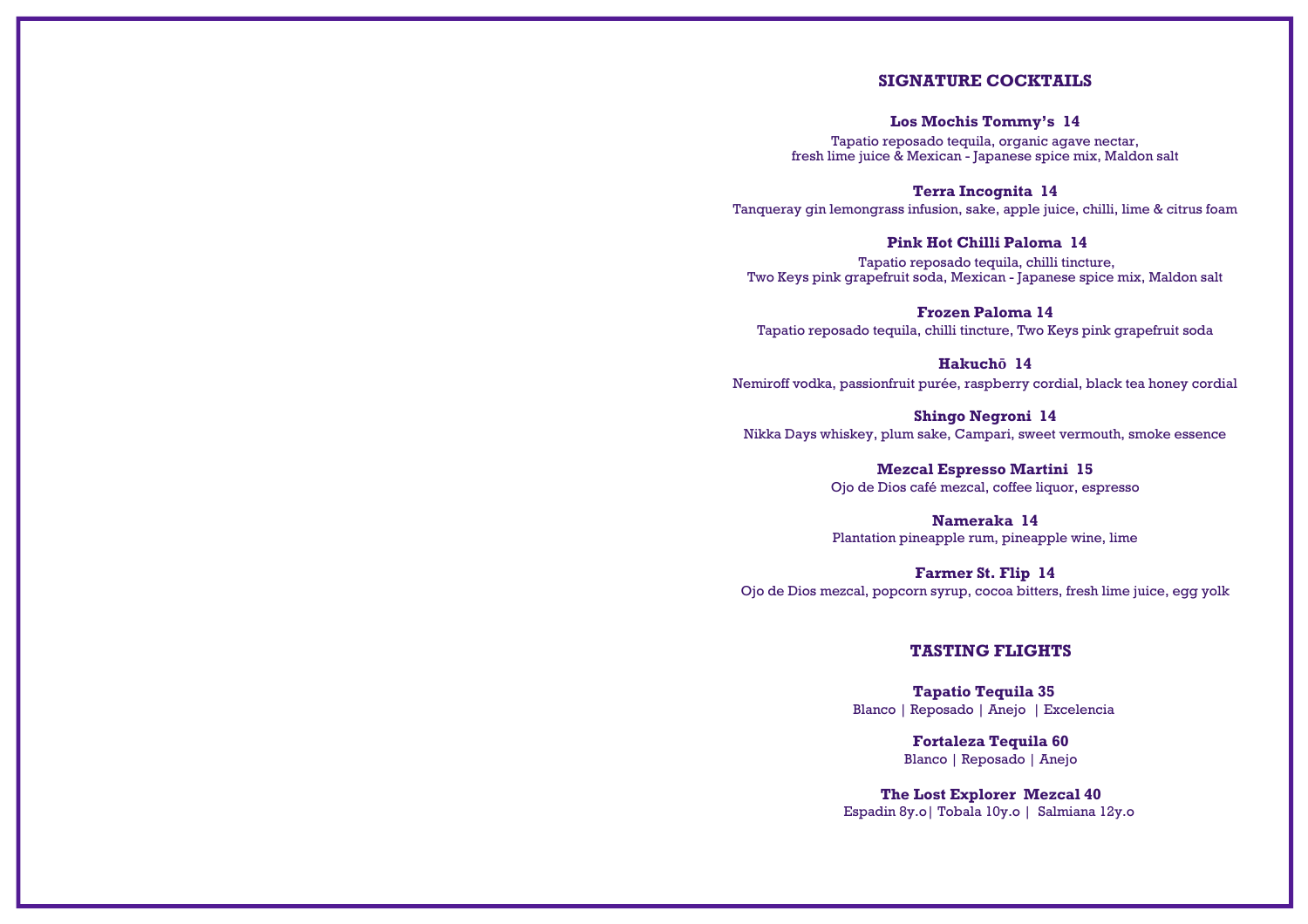## **CHAMPAGNE & SPARKLING Glass/Bottle**

| Chalklands Classic Cuvée, Simpsons Estate, 2018 | Kent, UK      | 9/52    |
|-------------------------------------------------|---------------|---------|
| Jacquart Brut NV                                | Champagne, FR | 12.5/73 |
| Duval-Leroy Brut Réserve                        | Champagne, FR | 75      |
| Jacquart Rosé NV                                | Champagne, FR | 15/85   |
| Jacquart Blanc de Blancs, 2014                  | Champagne, FR | 19/109  |
| Duval-Leroy Blanc de Blancs Grand Cru NV        | Champagne, FR | 110     |
| Doré Blanc de Blancs, 2013                      | Champagne, FR | 115     |
| Billecart-Salmon Rosé NV                        | Champagne, FR | 130     |
| Jacquart Brut NV, 1.5 Magnum                    | Champagne, FR | 140     |
| Perrier Jouët Blanc de Blancs NV                | Champagne, FR | 150     |
| Ruinart Blanc de Blancs NV                      | Champagne, FR | 170     |
| Jacquart Alpha, 2010                            | Champagne, FR | 215     |
| Dom Pérignon Brut, 2012                         | Champagne, FR | 330     |
| Cristal Brut, 2006                              | Champagne, FR | 600     |

## **ROSE WINE Glass/Bottle**

| Cuvee Marie Christine Cru Classe, L'Aumerade, 2020   | Provence, FR        | 7/40                |
|------------------------------------------------------|---------------------|---------------------|
| Cuvee Marie Christine Cru Classe, L'Aumerade, 2020   | Provence, FR        | 75                  |
| Magnum                                               |                     |                     |
| Esoterico Orange Wine, Unico Zelo, 2018              | South Australia, AU | 47                  |
| Symphonie Organic Rose, Château St. Marguerite 2020  | Provence, FR        | 10/58               |
| Jadis Rose, Château Grand Boise, 2021                | Provence, FR        | 64                  |
| Clos Mireille Cru Classe, Domaines Ott, 2020         | Provence, FR        | 90                  |
| Jadis Rose, Château Grand Boise, 2021, Magnum        | Provence, FR        | 120                 |
| <b>RED WINE</b>                                      |                     | <b>Glass/Bottle</b> |
| Nerello Mascalese, Tenute Orestiadi, 2020            | Sicily, IT          | 36                  |
| Saumur - Champigny Vieilles Vignes, Domaine          | Loire, FR           | 37                  |
| Lavigne 2020                                         |                     |                     |
| 'R' Valpolicella Superiore Ripasso, Alpha Zeta, 2018 | Veneto, IT          | 8/42                |
| TH' Cabernet Franc, Undurraga, 2018                  | Valle de Maipo, CL  | 52                  |
| Negre, Terroir Sense Fronteres, 2019                 | Catalunya, SP       | 52                  |
| Merlot, Groot Constantia, 2018                       |                     |                     |

## **COFFEE**

#### **Change Please Coffee**

100% of Change Please profits go to giving those who are experiencing homelessness a living wage, housing, training & employment.

> Espresso **3** Double Espresso **3.5** Cappuccino **3.5** Latte **3.5** Iced Latte **3.5** Macchiato **3** Flat white **3** Americano **3** Freddo Espresso **3** Freddo Cappuccino **3.5**

## **WATER**

BELU™ (In partnership with WaterAid™) Los Mochis donates a portion of our proceeds from the sale of water towards helping those facing water poverty.

#### BELU Still **3.5**

BELU Sparkling **4.5**

## **JUICES**

All our juices are cold pressed.

Orange **6.5** Apple **6.5** Pineapple **6.5**

**The Tea Makers of London** Ethical, carbon neutral & sustainable. Organic Earl Grey **3.5** Organic English Breakfast **3.5** Organic Japanese Sencha **3.5** Organic Jasmine Green Tea **3.5** Organic Chamomile **3.5** Organic Mint Tea **3.5** Organic Matcha Sencha **6.5**

> **Dairy Alternatives Oat | Soy**

## **SOFT DRINKS**

Coca-Cola 200ml **4.5** Coca-Cola Zero 200ml **4.5** Two Keys Pink Grapefruit **4.5** Fever Tree Lemonade **4.5** Fever Tree Ginger Ale **4.5** Fever Tree Ginger Beer **4.5** Fever Tree Tonic **4.5** Fever Tree Soda **4.5**

Los Mochis does not accept cash. We accept all major credit cards. A discretionary 12.5% service charge will be added to your bill. If you have allergies or any dietary requirements, please speak to the team prior to ordering.

**TEA**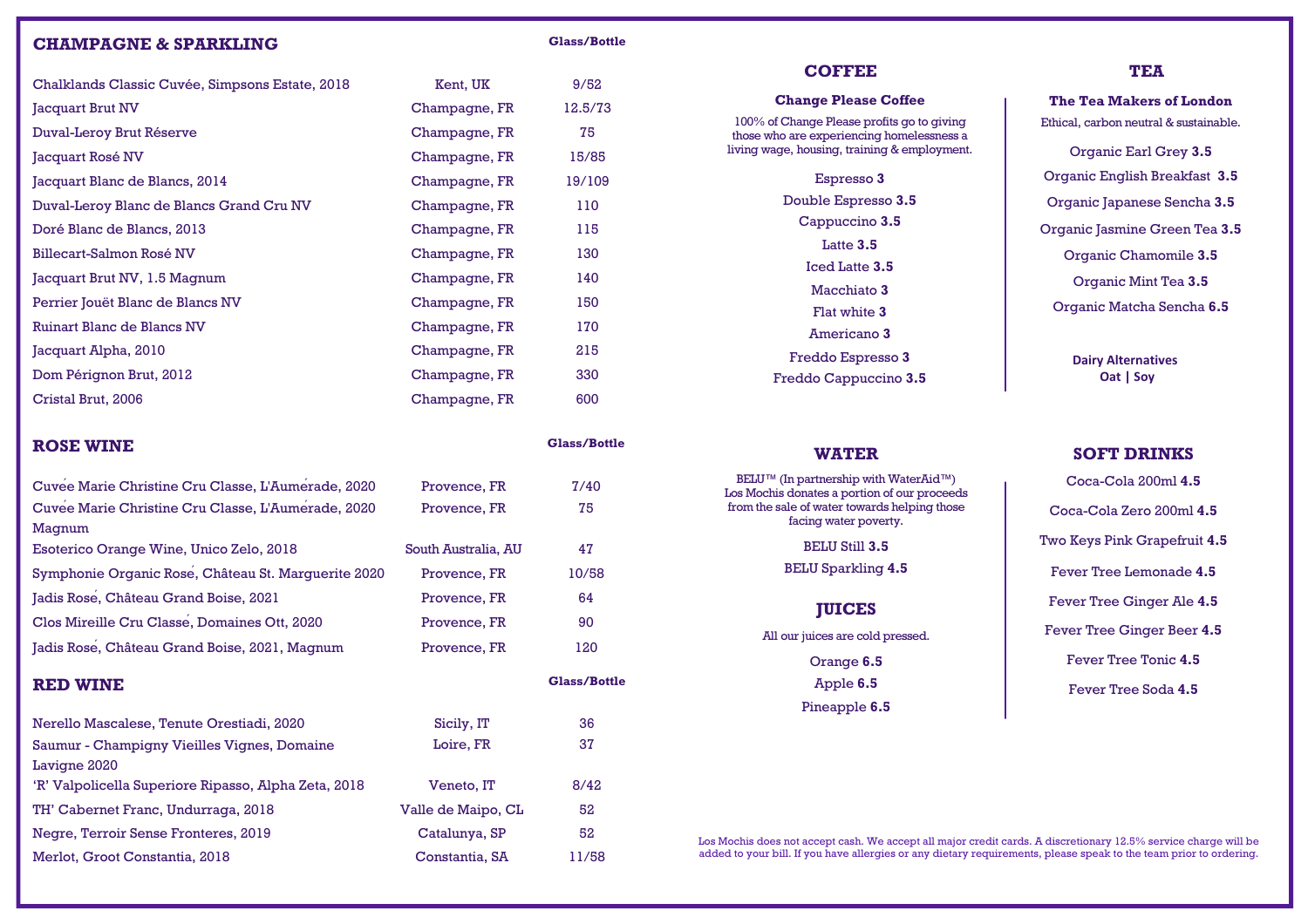| <b>GIN</b>                                  | Per 50ml | <b>VODKA</b>            | Per 50ml         | <b>RED WINE</b>                                                                  |                     | <b>Glass/Bottle</b> |
|---------------------------------------------|----------|-------------------------|------------------|----------------------------------------------------------------------------------|---------------------|---------------------|
|                                             |          |                         |                  | Grand Malbec, Piattelli Vineyards, 2019                                          | Cafayate Valley, AR | 53                  |
| <b>Audemus Pink Pepper</b>                  | 12       | <b>Belvedere</b>        | 13               | Bourgogne Pinot Noir, Domaine Michel Juillot, 2019                               | Burgundy, FR        | 60                  |
|                                             |          |                         |                  | Russian River Pinot Noir, De Loach Vineyards, 2019                               | California, USA     | 13/65               |
| <b>Cambridge Distillery</b><br>Japanese Gin | 18       | <b>Beluga Gold Line</b> | 39               | Ramnista Single Vineyard Xinomavro PDO, Kir Yianni, 2017                         | Naousa, GR          | 68                  |
| <b>Gin Mare</b>                             | 13       | Chase                   | 13               | Liano, Umberto Cesari, 2018                                                      | Emilia-Romagna, IT  | 14/74               |
|                                             |          | <b>Crystal Head</b>     | 16               | Corbec Appassimento Organic, Masi Tupungato, 2016                                | Mendoza, AR         | 75                  |
| Hendrick's                                  | 12       |                         |                  | Hands of Time Red Blend, Stag's Leap, 2018                                       | California, USA     | 76                  |
| Ki No Bi                                    | 15       | <b>Grey Goose</b>       | 13               | Il Bruciato, Tenuta Guado al Tasso, 2018                                         | Tuscany, IT         | 80                  |
| Le Tribute                                  | 14       | Haku                    | $12\phantom{.0}$ | Vertebra, Terroir Sense Fronteres, 2019                                          | Catalunya, SP       | 84                  |
|                                             |          |                         |                  | Etna Rosso, Pietradolce Archineri, 2017                                          | Sicily, IT          | 86                  |
| Martin Miller's                             | 12       | Kaufmann                | 15               | Pinot Noir, Sta. Rita Hills, Sanford, 2019                                       | California, USA     | 93                  |
| <b>Martin Miller's</b>                      | 13       | Nemiroff                | 12               | Saperavi Reserve, Château Svanidze, 2013                                         | Kakheti, GIO        | 21/108              |
| <b>Westbourne Strength</b>                  |          | Stoli Elit              | 15               | Volnay 1 er Cru Clos des Chênes, Domaine René Monnier,<br>2018                   | Burgundy, FR        | 26/125              |
| Monkey 47                                   | 18       | Tito's                  | 12               | Brunello di Montalcino, San Polo, 2016                                           | Tuscany, IT         | 135                 |
| Oxley                                       | 13       |                         |                  | Alpha One P.G.I, Alpha Estate, 2016                                              | Florina, GR         | 140                 |
| Portobello Road                             | 12       |                         |                  | Pauillac de Château Latour, 2013                                                 | Bordeaux, FR        | 160                 |
|                                             |          | <b>BEER</b>             |                  | Côte Rôtie la Mordorée, Chapoutier, 2014                                         | Northern Rhone, FR  | 180                 |
| Roku                                        | 12       |                         |                  | Keir Syrah, Tua Rita, 2017                                                       | Tuscany, IT         | 195                 |
| Seventy One                                 | 48       | <b>Ocho Reales Ale</b>  | 6.5              | Corton Les Combes Grand Cru, Château, Génot-                                     | Burgundy, FR        | 240                 |
| Sipsmith                                    | 12       | Asahi Dry (G)           | 6.5              | Boulanger, 1996<br>Pommard 1er Cru Les Epenonts, Domaine Joseph Voillot,<br>2017 | Burgundy, FR        | 240                 |
| <b>Tanqueray Export Strength</b>            | 12       | Peroni Liberta 0% (G)   | 5.5              | Sassicaia, Tenuta San Guido, 2018                                                | Tuscany, IT         | 78/395              |
|                                             |          |                         |                  | Clos Rougeard, Saumur-Champigny, 2015                                            | Loire Valley, FR    | 94/495              |
|                                             |          |                         |                  | Amarone Della Valpolicella, Romano Dal Forno, 2013                               | Veneto, IT          | 660                 |
|                                             |          |                         |                  | Opus 1, 2015                                                                     | California, USA     | 160/850             |
|                                             |          |                         |                  | Penfolds Grange Shiraz, 2012                                                     | South Australia, AU | 1100                |
|                                             |          |                         |                  | Château Mouton Rothschild, 1er Grand Cru Classe, 2007                            | Bordeaux, FR        | 1180                |
|                                             |          |                         |                  | Château Cheval Blanc, St Emilion 1 er Grand Cru Classe,                          | Bordeaux, FR        | 2000                |

2010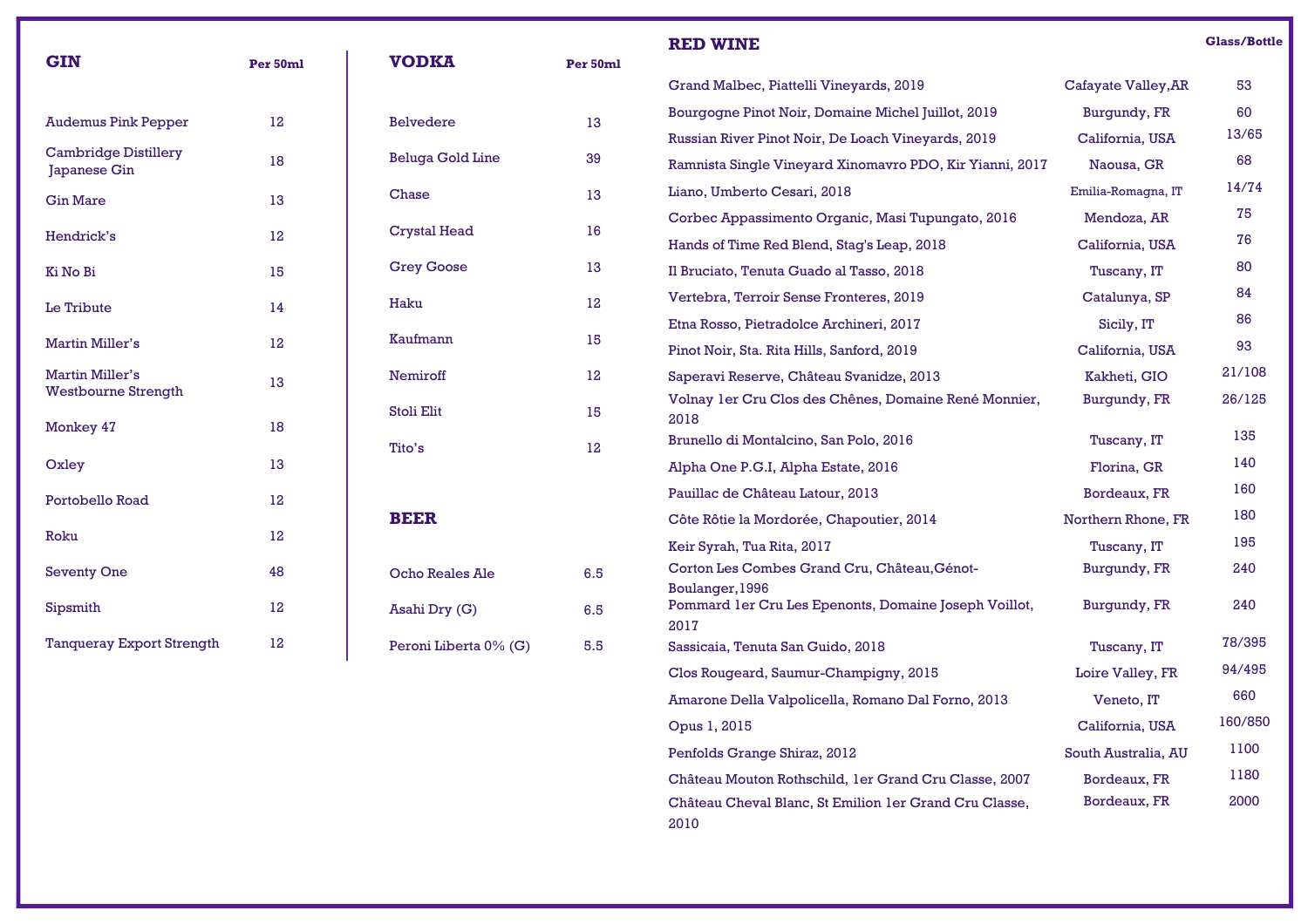| <b>WHITE WINE</b>                                                           |                     | <b>Glass/Bottle</b> |
|-----------------------------------------------------------------------------|---------------------|---------------------|
| Riesling Spätlese, Schloss Johanissberg, 2020                               | Rheingau, DE        | 17/93               |
| Krakhuna, Château Svanidze, 2019                                            | Imirati, GIO        | 18/100              |
| Condrieu La Petite Côte, Yves Cuilleron, 2019                               | Rhône, FR           | 100                 |
| St Aubin 1 er Cru Les Charmoi, Marc Morey, 2018                             | Burgundy, FR        | 24/120              |
| Les Champs Libres Bordeaux Blanc, Lâfleur, 2017                             | Bordeaux, FR        | 30/150              |
| Batàr Organic, Querciabella, 2017                                           | Tuscany, IT         | 170                 |
| Chassagne-Montrachet 1er Cru Les Vergers,<br>Domaine Amiot Guy e Fils, 2006 | Burgundy, FR        | 200                 |
| Mersault 1er Cru Genevrieres, Roche de Bellène, 2018                        | Burgundy, FR        | 210                 |
| Gaia & Rey Chardonnay, Gaja (37.5cl), 2002                                  | Piedmont, IT        | 95/230              |
| Corton Blanc Grand Cru, Maillard, 2018                                      | Burgundy, FR        | 240                 |
| Corton-Charlemagne Grand Cru, Domaine<br>Chevalier, 2019                    | Burgundy, FR        | 270                 |
| Haut Brion Blanc, Château Haut Brion, 2010                                  | Bordeaux, FR        | 1500                |
| Carignan Blanc 'Rare', Olivier Coste, 2020                                  | Languedoc, FR       | 36                  |
| Pinot Blanc, Dopff au Moulin, 2020                                          | Alsace, FR          | 38                  |
| Old Vines Chenin Blanc, Kloof Street, 2020                                  | Swartland, SA       | 8/42                |
| Picpoul de Pinet, Gerard Bertrand, 2020                                     | Languedoc, FR       | 45                  |
| Düfte Punkt, Chaffey Bros Wine Co, 2019                                     | South Australia, AU | 46                  |
| Le Cigare Blanc, Bonny Doon, 2019                                           | California, USA     | 49                  |
| Chardonnay PDO, Ktima Gerovassiliou, 2020                                   | Epanomi, GR         | 10/54               |
| Greco di Tufo DOCG Devon, Caggiano, 2020                                    | Campania, IT        | 53                  |
| Viognier, Les Vignes d'a Côté, 2020                                         | Northern Rhone, FR  | 53                  |
| Russian River Pinot Gris, Macmurray, 2018                                   | California, USA     | 55                  |

| <b>WHISKEY</b>                     | Per 50ml |  |
|------------------------------------|----------|--|
| <b>American &amp; Rye</b>          |          |  |
| <b>Bulleit Rye</b>                 | 12       |  |
| Jack Daniel's Old No7              | 12       |  |
| Maker's 46                         | 14       |  |
| <b>Maker's Mark</b>                | 12       |  |
| Michter's US*1 Small Batch         | 19       |  |
| <b>Woodford Reserve</b>            | 12       |  |
| <b>Japanese</b>                    |          |  |
| Chita Distiller's Reserve          | 24       |  |
| Hakushu Distiller's Reserve        | 36       |  |
| Hibiki Harmony                     | 25       |  |
| Nikka Days                         | 14       |  |
| Nikka from the Barrel              | 19       |  |
| <b>Suntory Toki</b>                | 12       |  |
| Yamazaki 12y.o                     | 39       |  |
| Yamazaki Distiller's Reserve       | 24       |  |
| <b>Scotch &amp; Irish</b>          |          |  |
| Balvenie 12y.o Double Wood         | 16       |  |
| Chivas Regal 12y.o                 | 11       |  |
| Dalmore 12y.o                      | 17       |  |
| Glendronach 12y.o                  | 16       |  |
| Glenfarclas 21y.o                  | 34       |  |
| Glenfiddich 12y.o                  | 14       |  |
| Glenmorangie the original<br>10y.o | 13       |  |
| Jameson                            | 12       |  |
| Laphroig 10y.o                     | 14       |  |
| Longmorn 18y.o                     | 30       |  |
| <b>Monkey Shoulder</b>             | 12       |  |

| Talisker 18y.o                                   | 46       |
|--------------------------------------------------|----------|
| Springbank 15y.o                                 | 24       |
| <b>RUM</b>                                       | Per 50ml |
| Abuelo 12y.o                                     | 13       |
| <b>Appleton Estate</b><br><b>Signature Blend</b> | 12       |
| <b>Bumbu XO</b>                                  | 15       |
| Compañero Añejo 12y.o                            | 16       |
| Diplomatico Reserva<br>Exclusiva                 | 14       |
| Eminente 7y.o                                    | 17       |
| <b>Gosling's Black Seal</b>                      | 12       |
| Havana 3y.o                                      | 12       |
| Havana 7y.o                                      | 13       |
| <b>Mount Gay Eclipse</b>                         | 12       |
| Mount Gay XO                                     | 20       |
| <b>Plantation Pineapple</b>                      | 13       |
| Santa Teresa 1796                                | 19       |
| <b>Wray &amp; Nephew Overproof</b>               | 12       |
| Yaguara Cachaca                                  | 12       |
| Zacapa Centenario 23                             | 18       |
| <b>BRANDY</b>                                    | Per 50ml |
| <b>Barsol Pisco</b>                              | 12       |
| Delamain XO                                      | 26       |
| <b>Louis XIII</b>                                | 460      |
| <b>Hennessy VS</b>                               | 12       |
| <b>Martell Cordon Bleu</b><br>Extra Old          | 37       |
| <b>Remy Martin VSOP</b>                          | 13       |
| Remy Martin 1738 Accord<br>Royal                 | 16       |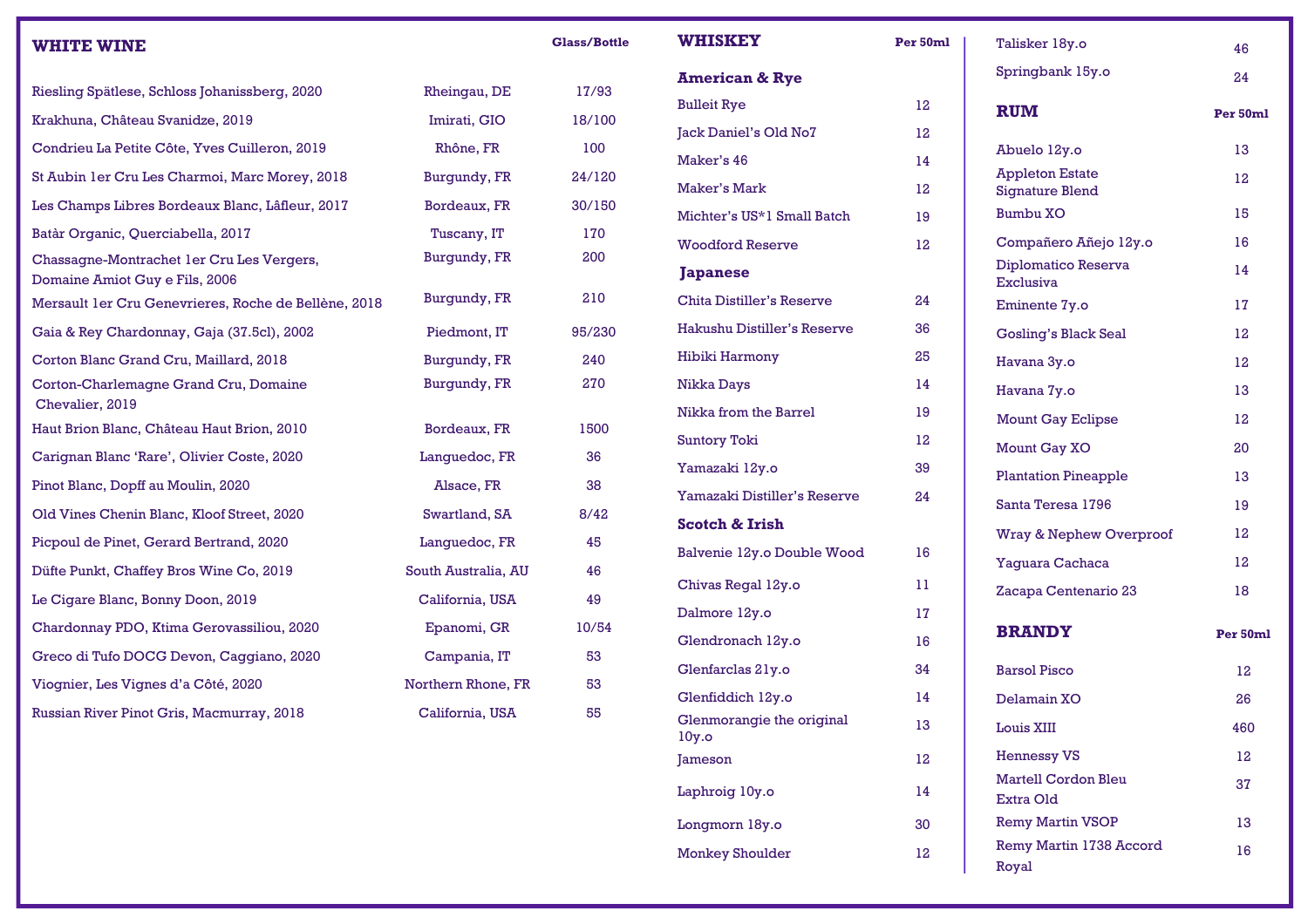| <b>MEZCAL</b>                      | Per 50ml | <b>WHITE WINE</b>                                          |                    | <b>Glass/Bottle</b> |
|------------------------------------|----------|------------------------------------------------------------|--------------------|---------------------|
| <b>Bozal Cuixe</b>                 | 24       | Gavi di Gavi DOCG, Ascheri, 2020                           | Piedmont, IT       | 11/58               |
| <b>Bozal Pechuga</b>               | 38       | Pinot Gris 'Estate', Paringa Estate, 2020                  | Victoria, AU       | 62                  |
| Casamigos                          | 20       | 'Abstract' Sauvignon Blanc, Blank Canvas, 2018             | Marlborough, NZ    | 13/65               |
| Clase Azul                         | 98       | Assyrtiko 'Thalassitis', Gaia Wines, 2020                  | Santorini, GR      | 68                  |
| <b>Clase Azul Guerrero</b>         | 245      | Chablis, Domaine de L'Enclos, 2020                         | Burgundy, FR       | 70                  |
| <b>Crystal Head</b>                | 17       | Chardonnay, Sta Rita Hills, Sanford, 2017                  | California, USA    | 74                  |
| Del Maguey Vida                    | 16       | Sancerre Le Grande Rochoy, Laporte, 2019                   | Loire Valley, FR   | 77                  |
| Del Maguey Pechuga                 | 56       | Priorat Blanco, Mas la Mola, 2020                          | Catalunya, SP      | 76                  |
| Derrumbes Michoacan                | 19       | Chablis Vielle Vignes, Domaine de Varoux, 2018             | Burgundy, FR       | 80                  |
| Derrumbes San Luis Potosi          | 18       | Riesling, Stargazer, 2020                                  | Tasmania, AU       | 85                  |
| Koch Tepeztate                     | 24       | Etna Bianco, Pietradolce Archineri, 2019                   |                    | 87                  |
| <b>Illegal</b> Joven               | 16       |                                                            | Sicily, IT         | 90                  |
| <b>Illegal Reposado</b>            | 20       | Châteauneuf-du-Pape Blanc, Domaine de la<br>Solitude, 2019 | Southern Rhone, FR |                     |
| Illegal Añejo                      | 30       | Château de Beaucastel, Châteauneuf-du-Pap                  | Southern Rhone, FR | 210                 |
| Leyenda Durrango                   | 22       | <b>Blanc</b> , 2017                                        |                    |                     |
| Leyenda Guerrero                   | 21       | Chablis Domaine Jean Goulley 2018, Magnum                  | Burgundy, FR       | 130                 |
| Leyenda Puebla                     | 24       | <b>SAKE</b>                                                | <b>Carafe</b>      | <b>Bottle</b>       |
| Ojo de Dios                        | 14       |                                                            |                    |                     |
| Ojo de Dios café                   | 14       | Kikumasamune Junmai Koujo 150ml                            | 10                 |                     |
| Siete Misterios Doba-Yej           | 17       | Dewazakura Oka Ginjo 300ml                                 |                    | 37                  |
| Sin Gusano Barril                  | 30       | Dassai 45 Junmai Daiginjo 720ml                            | 18.5               | 68                  |
| Sin Gusano Tobala                  | 42       | Ippongi Denshin Yuki Junmai Ginjo 720ml                    |                    | 80                  |
| Sin Gusano Mexicano                | 28       | Dassai 23 Junmai 720ml                                     |                    | 155                 |
| Pícaro Artesanal Joven Oaxaca      | 58       |                                                            |                    |                     |
| Pierde Almas +9 Botanicals         | 48       |                                                            |                    |                     |
| The Lost Explorer 'Espadin' 8y.o   | 20       |                                                            |                    |                     |
| The Lost Explorer 'Tobala' 10y.o   | 33       |                                                            |                    |                     |
| The Lost Explorer 'Salmiana' 12y.o | 47       |                                                            |                    |                     |
| Ven A Mi Reposado                  | 28       |                                                            |                    |                     |